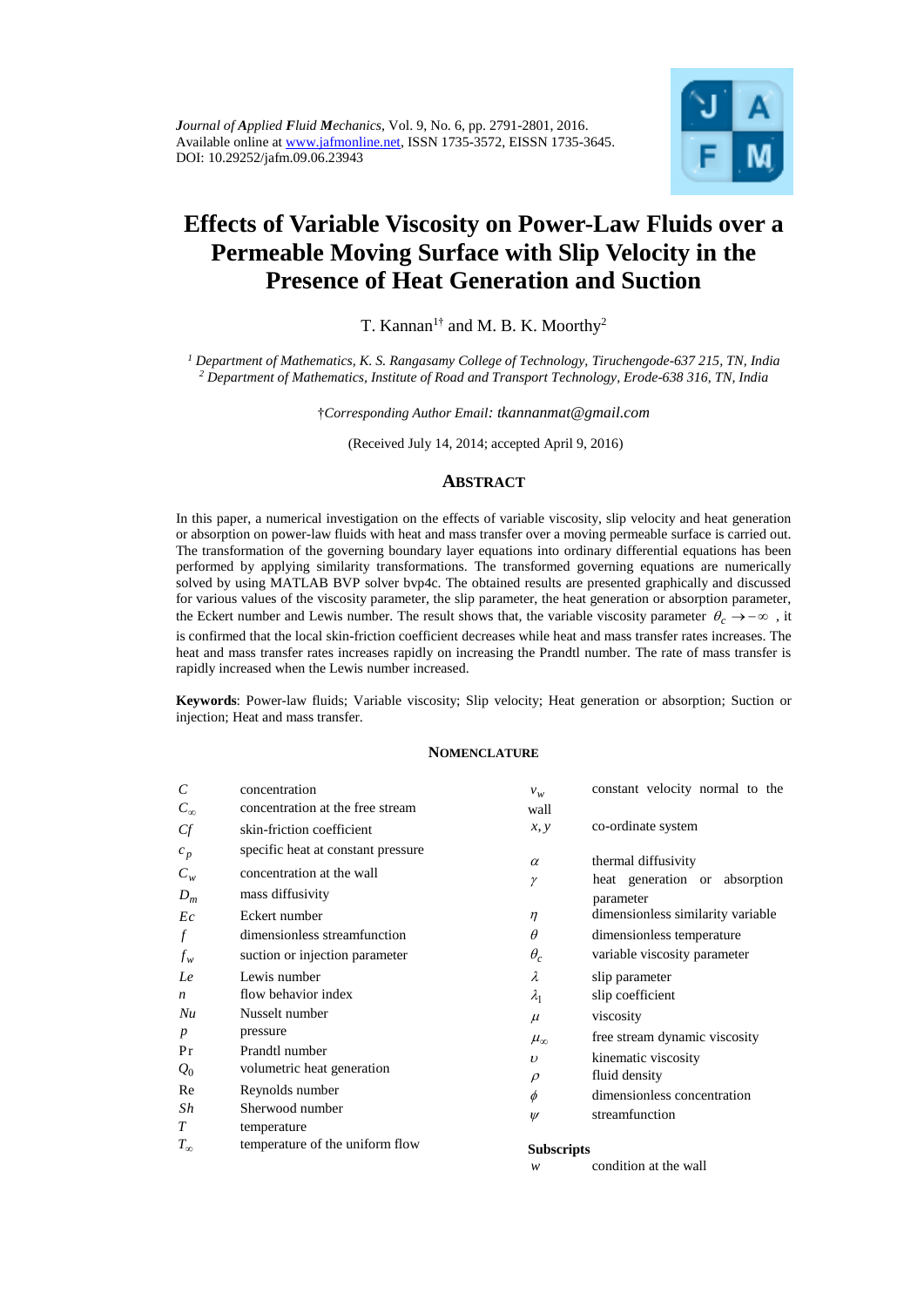| $T_{w}$          | wall temperature    |  |  |
|------------------|---------------------|--|--|
| $\boldsymbol{U}$ | constant velocity   |  |  |
| u, v             | velocity components |  |  |

#### **1. INTRODUCTION**

*T<sub>u</sub>* vall emperature constant model in the model of the model of the maty the model of the maty constant velocity constant we be the same of power-<br>the U constant velocity components are due to the model of the same of The study of flow, heat and mass transfer of powerlaw fluids over a continuously moving surface in a quiescent fluid has been received a considerable attention in literature due to its numerous industrial applications such as continuous casting, performance of lubricants, hot rolling, cooling of an infinite metallic plate in a cooling bath, food process, paper and petroleum production. Materials which are manufactured by extrusion processes and heat-treated materials travelling between a feed roll and a wind-up roll or on conveyor belts possess the characteristics of moving continuous surface. The mass transfer problems have great importance in extending the theory of separation processes and chemical kinetics. This phenomenon has attained a great significance in chemical industries, reservoir engineering and in various applications. Many of the power-law fluids encountered in engineering processes are known to follow the empirical Ostwald–de Waele power-law model. Since the physical properties of the ambient fluid effectively influence the boundary layer characteristics, the analysis of non-Newtonian power-law fluid flow over a moving sheet also plays a vital role in engineering applications. Similarity solutions for non-Newtonian fluids were obtained by Kapur and Srivastava (1963) and Lee and Ames (1966).

Boundary layer flow generated by a continuous solid surface in quiescent fluid has been studied by many authors. Sakiadis (1961) initiated the study of boundary layer flow over a continuous solid surface moving with a constant speed. Because of entrainment of ambient fluid, this boundary layer flow is quite different from that of a semi-infinite flat plate. Fox *et al.* (1969) investigated the laminar boundary layers on a continuous moving flat plate in the non-Newtonian fluids characterized by power-law model. Hassanien (1996) concluded that the solutions of the problems of flow past a moving continuous flat surface depend not only on the velocity difference but also on the velocity ratio. Howell *et al.* (1997) applied a general power series to describe the fluid velocity and temperature for the problem of combined momentum and heat transfer in the boundary layer of the moving sheet. Grosan *et al.* (2000) obtained the similarity solutions for boundary layer flows on a moving surface in non-Newtonian power law fluids. Gireesha *et al.* (2014) examined boundary layer flow and heat transfer over a stretching sheet.

Tsou *et al.* (1967) confirmed that the mathematically described boundary-layer problem on a continuous moving surface is physically reasonable. Tsai and Hsu (1995) proved that the temperature level is found to decay gradually with

 $\infty$ condition at the ambient medium **Superscript**

'differentiation with respect to  $\eta$ 

distance along the moving surface. An increase in the value of the Prandtl number results in an increase of the Nusselt number for each fluid. Sahu *et al.* (2000) obtained that the displacement thickness is much thicker for pseudo plastic fluids than for Newtonian and dilatant fluids. Zheng and Zhang (2002) investigated the applicability of boundary layer theory for the flow of power-law fluids on a moving plate. They concluded that thermal boundary layer thickness decreases with power-law index. Chen (2003) observed that the free stream velocity, choice of the fluid, and velocity difference between the ambient fluid and the surface affect the thermal behavior of the continuous sheet in materials processing and is useful to determine the quality of the final products. Fang (2003) found that the viscous dissipation heating becomes dominant when the Eckert number is increased. Zhang *et al.* (2007) reported that an increase in viscous dissipation enhances greatly the local heat transfer leading to temperature overshoots adjacent to the wall for low values of the velocity ratio. Chandra and Kumar (2013) studied the combined effect of chemical reaction, radiation on heat and mass transfer along a continuously moving surface in presence of thermophoresis. Gangadhar (2015) carried out an investigation on the boundary layer flow with a convective surface boundary condition. It was concluded that increasing the Eckert number tend to reduce the thermal boundary layer thickness.

Erickson *et al.* (1966) discussed the problem involving the boundary layer flow over a continuous solid moving surface when the sheet is maintained at a constant temperature with suction or blowing. Chen and Char (1988) proved that the thermal boundary-layer thickness decreases with the increase in Prandtl number and suction or blowing parameter. Chen (1999) concluded that the heat transfer is enhanced due to increasing the values of the free stream velocity, the injection parameter, and Prandtl number. Rao *et al.* (1999) carried out a work on the momentum and heat transfer in the laminar boundary layer of a non-Newtonian powerlaw fluid flowing over a flat plate with injection/suction. Ishak *et al.* (2009) found that suction increases the skin friction coefficient compared to injection and the heat transfer rate at the surface delays the boundary layer separation. Mahmoud and Megahed (2009) observed that the skin-friction coefficient and the Nusselt number are increased as the suction parameter increases. Deswita *et al.* (2010) obtained that the effect of suction was found to increase the skin friction while injection decreases it. Gangadhar and Reddy (2013) found that an increase in wall suction enhances the boundary layer thickness and reduce the skin friction together with the heat and mass transfer rate at the moving plate surface.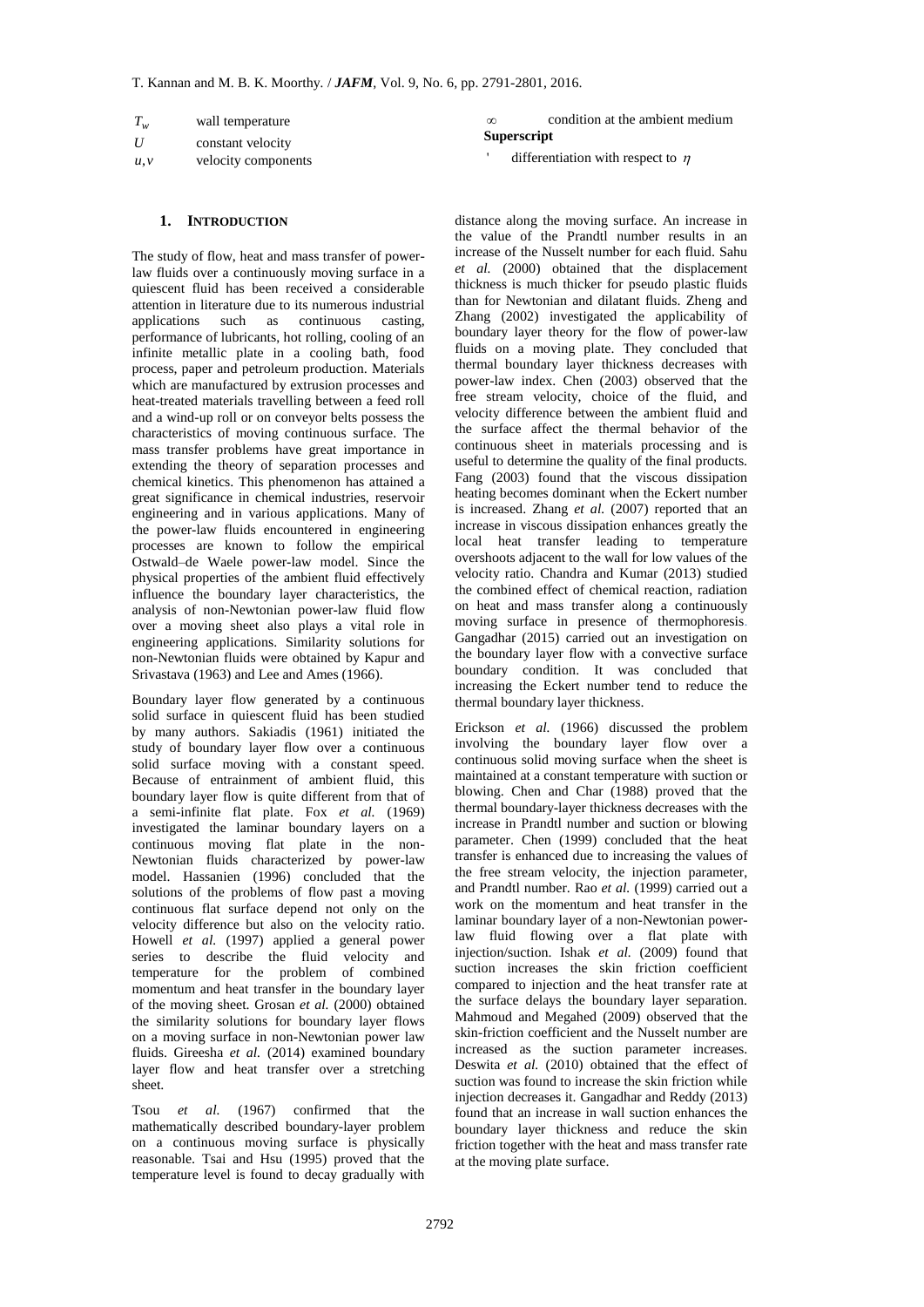The flow of a viscous fluid with temperature dependent properties has been discussed broadly in the literature since it has most powerful practical applications such as polymer processing industries, food processing, bio-chemical industries and enhanced recovery of petroleum resources. The viscosity of the fluids used in industries like polymer fluids, fossil fuels etc. varies rapidly with temperature. Consequently, consideration of variable viscosity of the fluid is of physical interest instead of constant viscosity. Lai and Kulacki (1990) examined the effect of variable viscosity on convective heat transfer along a vertical surface in a saturated porous medium. They concluded that a significant error in the heat transfer coefficient occurs if the variable viscosity is neglected. Pantokratoras (2004) studied the further results on the variable viscosity on the flow and heat transfer to a continuous moving flat plate. Soundalgekar *et al.* (2004) discussed the effect of variable viscosity on boundary layer flow along a continuously moving plate with variable surface temperature. Mureithi *et al.* (2013) observed that the viscosity variation parameter has notable effects on the temperature dependent viscosity and the velocity and temperature distribution within the boundary layer.

The inclusion of internal heat generation in a problem reveals that it affects the temperature distribution strongly. Since internal heat generation is related in the fields of disposal of nuclear waste, storage of radioactive materials, nuclear reactor safety analyses, fire and combustion studies and in many industrial processes, considering internal heat generation becomes a key factor in the engineering applications. Heat generation can be assumed to be constant, space dependent or temperature dependent. Crepeau and Clarksean (1997) applied a space dependent heat generation in their study on flow and heat transfer from vertical plate. They reported that the exponentially decaying heat generation model can be used in mixtures where a radioactive material is surrounded by inert alloys. Elbashbeshya and Bazidb (2004) studied the effect of temperature-dependent viscosity on heat transfer over a continuous moving surface with variable internal heat generation. Mahmoud (2011) observed that the local skin-friction coefficient is decreased as the slip parameter increased. Moreover, it is found that the local Nusselt number is decreased as the slip parameter increased.

All the previous studies cited above explain the free convection flow and the heat transfer characteristics in moving surface with or without variable viscosity in detail. Many works in the literature deals the significance of the existence or absence of injection/suction and heat generation/absorption. It is clear that the variable viscosity and mass transfer in the presence of heat generation and suction in a moving permeable surface is a special case of interest. This article aims to provide the knowledge about the effects of variable viscosity, slip velocity on a moving surface with non-Newtonian powerlaw fluids with heat generation or absorption with suction or injection for various values of the flow behavior index as a first effort of its kind.

#### **2. MATHEMATICAL MODEL**

Consider the coordinate system and flow model as shown in Fig. 1. The boundary layer flow under investigation is two-dimensional, steady state, laminar, viscous and incompressible. Further, the heat and mass transfer over a continuously moving permeable surface with constant velocity *U* through power-law fluids at rest are taken into account for the analysis.



**Fig. 1. Physical model and co-ordinate system.**

With the usual Boussinesq and the boundary layer approximations, the governing equations of continuity, momentum, energy and concentration are written as follows:

$$
\frac{\partial u}{\partial x} + \frac{\partial v}{\partial y} = 0\tag{1}
$$

$$
u\frac{\partial u}{\partial x} + v\frac{\partial u}{\partial y} = \frac{1}{\rho} \left( \mu \left| \frac{\partial u}{\partial y} \right|^{n-1} \frac{\partial u}{\partial y} \right)
$$
 (2)

$$
u\frac{\partial T}{\partial x} + v\frac{\partial T}{\partial y} = \alpha \frac{\partial^2 T}{\partial y^2} + \frac{\mu}{\rho c_p} \left| \frac{\partial u}{\partial y} \right|^{n+1} + \frac{Q_0 (T - T_\infty)}{\rho c_p} \tag{3}
$$

$$
u\frac{\partial C}{\partial x} + v\frac{\partial C}{\partial y} = D_m \frac{\partial^2 C}{\partial y^2}
$$
 (4)

where  $u$  and  $v$  are the velocity components in the x and y directions, respectively.  $\rho$  and  $\alpha$ denote, respectively, the fluid density and the thermal diffusivity.  $n$  is the power-law viscosity index, T is the temperature of the fluid,  $c_p$  is the specific heat at constant pressure, *C* is the concentration of the fluid and  $D_m$  is the mass diffusivity.

The viscosity of the fluid is assumed to be an inverse linear function of temperature as  $(1+\delta(T-T_{\infty}))$  $\infty$  $=\frac{\mu_{\infty}}{(1+\delta(T-T))}$  $\mu = \frac{\mu_{\infty}}{(1 + \delta (T - T_{\infty}))}$ , where  $\delta$  is the thermal

property of the fluid, and this is reasonable for liquids such as water and crude oil (Ling and Dybbs 1987).

The volumetric rate of heat generation is defined as

$$
Q = \begin{cases} Q_0(T - T_\infty), T \ge T_\infty \\ 0, T < 0 \end{cases}
$$

where *Q*0 is the heat generation/absorption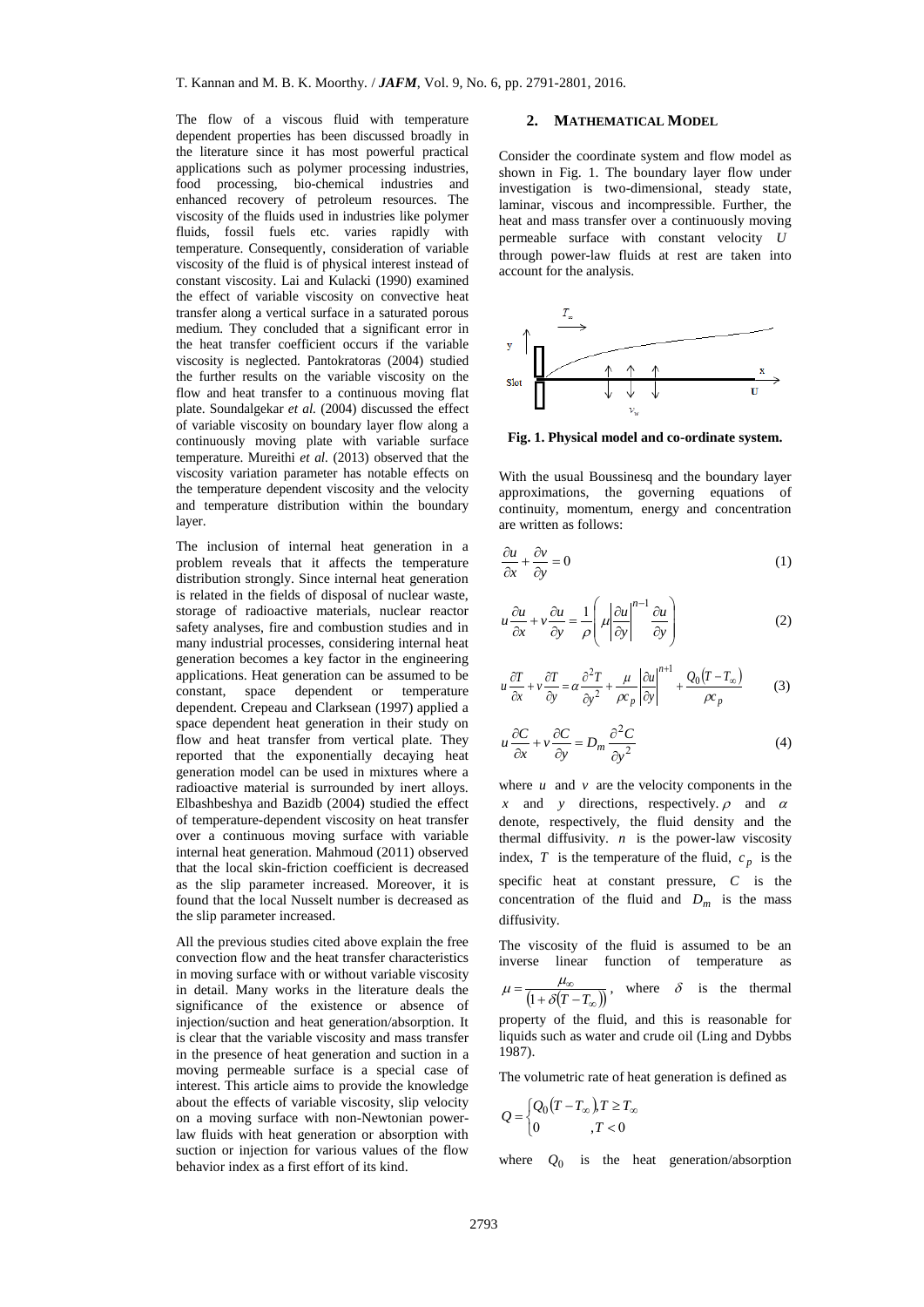coefficient (Mahmoud 2011).

The suitable boundary conditions are

$$
y = 0: u = U + \lambda_1 \left( \left| \frac{\partial u}{\partial y} \right|^{n-1} \frac{\partial u}{\partial y} \right), v = -v_w,
$$
 (5)

$$
T = T_w, C = C_w
$$
  
\n
$$
y \to \infty : u \to 0, T \to T_{\infty}, C \to C_{\infty}
$$
 (6)

where  $T_w$  is the temperature of the plate,  $T_\infty$  is the temperature of the fluid far away from the plate,  $v_w$  is the constant velocity normal to the wall,  $\lambda_1$ is the slip coefficient having dimension of length and *U* is the constant velocity.

#### **3. METHOD OF SOLUTION**

The equation of continuity is satisfied for the choice of a streamfunction  $\psi(x, y)$  such that  $u = \psi_y$  and

$$
v=-\psi_x.
$$

Now, we introduce the following similarity transformations:

$$
\eta = \left(\frac{U^{2-n}}{\nu x}\right)^{\frac{1}{n+1}} y \tag{7}
$$

$$
\psi(\eta) = \left(\nu x U^{2n-1}\right)^{\frac{1}{n+1}} f(\eta) \tag{8}
$$

where  $v = \frac{\mu}{\rho}$  $v = \frac{\mu}{\sigma}$ is the kinematic viscosity,

$$
f(\eta) = \frac{\psi(\eta)}{\left(\mu x U^{2n-1}\right)^{\frac{1}{n+1}}} \quad \text{is} \quad \text{the} \quad \text{dimensionless}
$$

streamfunction.

$$
\theta(\eta) = \frac{T - T_{\infty}}{T_w - T_{\infty}}\tag{9}
$$

$$
\phi(\eta) = \frac{C - C_{\infty}}{C_w - C_{\infty}}\tag{10}
$$

After the substitution of these transformations (7) to (10) along with the boundary conditions (5) to (6) in the equations (2) to (4), the resulting non-linear ordinary differential equations are written as follows:

$$
(n+1)\frac{d}{d\eta} \left[ \frac{|f''|^{n-1}f''}{\left(1-\theta'_{\theta_c}\right)} \right] + ff'' = 0 \tag{11}
$$

$$
\theta'' + \frac{\Pr}{n+1} f \theta' + \frac{\Pr E c |f''|^{n+1}}{\left(1 - \frac{\theta}{\theta_c}\right)} + \gamma \Pr \theta = 0 \tag{12}
$$

$$
\phi'' + \frac{Le \Pr}{(n+1)} f\phi' = 0 \tag{13}
$$

where  $Pr = \frac{U}{n} \left( \frac{U^{2-n}}{1 \cdot 1} \right)^{n+1}$ 2  $2-n$   $\bigg\}$ n+ --  $\bigg)$  $\mathcal{L}$  $\overline{\phantom{a}}$  $\overline{\phantom{0}}$  $=\frac{U}{\sqrt{\frac{U^{2-n}}{v^2}}}$ *x U x U*  $Pr = \frac{\epsilon}{\alpha x} \left( \frac{\epsilon}{\alpha x} \right)$  is the local Prandtl number,  $Ec = \frac{c}{c_p(T_w - T_{\infty})}$  $Ec = \frac{U}{\sqrt{T}}$ *p w* 2 is the local Eckert number,  $\gamma = \frac{Rg_0}{U\rho c_p}$ *xQ*  $\gamma = \frac{\lambda Q_0}{U \rho c_p}$  is the local heat generation  $(\gamma > 0)$  or absorption parameter  $(\gamma < 0)$ , *D<sup>m</sup>*  $Le = \frac{a}{b}$  is the Lewis number and  $(n+1)$  $2n-1$ 1  $1) v_w x^{n+1}$ ÷  $=\frac{(n+1)v_{w}x^{n+1}}{1-x^{n+1}}$ *n n n*  $w = \frac{(n+1)\nu_w}{1}$  $f_w = \frac{(n+1)v_w x}{1-x}$  $\frac{v_{w}x^{n+1}}{v_{w}x^{n+1}}$  is the local suction parameter

1 1  $^{+}$  $^{+}$ *n n U* υ  $(f_w > 0)$  or the local injection parameter  $(f_w < 0)$ .

The parameter characterizing the influence of viscosity is given by  $\theta_c = \frac{1}{\delta(T_w - T_\infty)}$  $\theta_c = \frac{-1}{\delta(T_w - T_\infty)}$ . The concept of this parameter  $\theta_c$  was first introduced by Ling and Dybbs (1987) in their study of forced convection flow in porous media. For a given temperature differential, large values of  $\theta_c$  implies either  $\delta$  or  $(T_w - T_\infty)$  are small. In this case, the effect of variable viscosity can be ignored. The effect of variable viscosity is significant if  $\theta_c$  is small. The viscosity of liquids decreases with the increase in temperature whereas it increases for gases. Hence it is to be noted that  $\theta_c$  is negative for liquids and positive for gases.

The corresponding boundary conditions are

$$
\eta = 0: f = f_w,
$$
  

$$
f' = 1 + \lambda \left( f'' |f''|^{n-1} \right), \theta = 1, \phi = 1
$$
 (14)

$$
\eta \to \infty : f' \to 0, \theta \to 0, \phi \to 0 \tag{15}
$$

where 
$$
\lambda = \frac{\lambda_1}{U} \left( \frac{U^3}{\mu} \right)^{\frac{n}{n+1}}
$$
 is the local slip parameter,

 $2(\text{Re}_x)_{n+1}^{-1} |f''(0)|^{n-1} f''(0)$  $Cf_x = -2(Re_x) \frac{-1}{n+1} \left| f''(0) \right|^{n-1} f''$  $\text{Re}_x \Big|_{n=1}^{-1} |f''(0)|^{n-1} f''(0)$  is the local skin-friction co-efficient and  $Re_x = \frac{\rho c}{\mu}$  $\rho U^{2-n} x^n$  $x = \frac{\rho U^{2-n} x}{u}$  $=\frac{\rho U^2}{2}$  $Re_x = \frac{\rho c}{\hbar}$  is the local Reynolds number.

The most important characteristics of the problem are the rates of heat and mass transfer which are described by the local Nusselt number and the local Sherwood number are defined as

$$
Nu_x = -\operatorname{Re}_x^{\frac{1}{n+1}} \theta'(0) \tag{16}
$$

$$
Sh_x = -\operatorname{Re}^{\frac{1}{n+1}}_x \phi'(0) \tag{17}
$$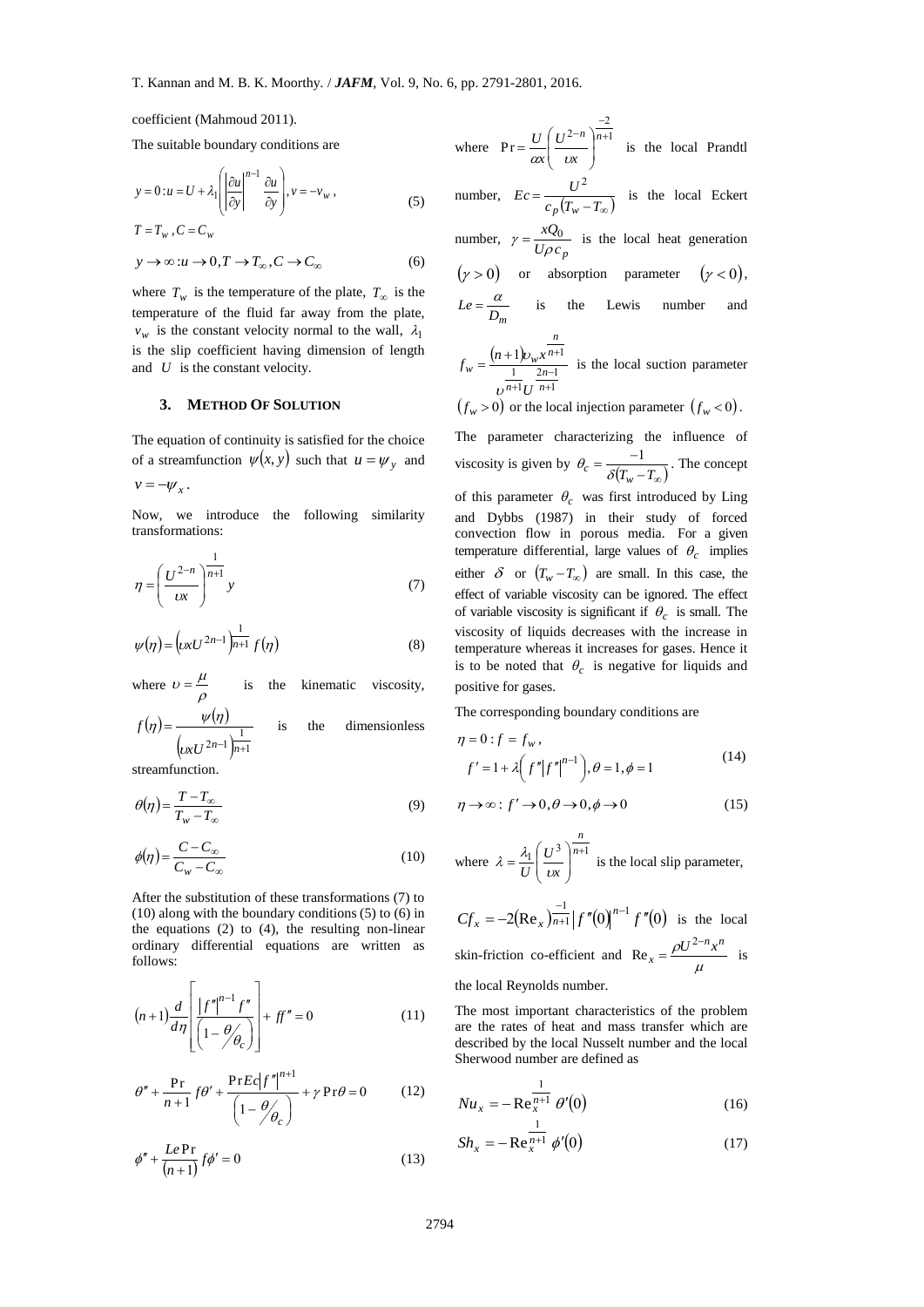#### **4. RESULTS AND DISCUSSION**

The Equations (11) to (13) together with the boundary conditions (14) and (15) have been solved numerically by using the built in function bvp4c of the software MATLAB. This package is used to solve boundary value problems for ordinary differential equations of the form  $y' = f(x, y, p)$ ,  $a \le x \le b$ , by applying a collocation method subject to general nonlinear, two-point boundary conditions *f* (*y*(*a*), *y*(*b*), *p*)=0. Here, *p* a vector of unknown parameters. The first step in programming with bvp4c is to write the ordinary differential equation of any order into a system of first order ordinary differential equation. This software uses the higher order finite difference code that implements a collocation formula (Shampine *et al*., 2003).

In the present study, numerical solutions have been obtained for various values of the power-law index in the range  $0.75 \le n \le 1.25$ . The parameter flow behavior index, *n* determines the nature of fluid. That is,  $n < 1$  corresponds to pseudo-plastic, a number of non-Newtonian materials are in this category, including grease, molasses, paint, blood, starch, and many dilute polymer solutions,  $n = 1$  to Newtonian and  $n > 1$  to dilatant fluids such as beach sand mixed with water, titanium dioxide, and peanut butter. In order to gain physical insight, the velocity, temperature and concentration profiles have been discussed by varying the numerical values of the parameters encountered in the problem. The numerical results are tabulated and displayed with the graphical illustrations.

As shown in Fig. 2(a), the velocity is decreased by the suction parameter  $(f_w > 0)$  whereas it is increased by injection  $(f_w < 0)$ . As far as the fluids are concerned, for all the fluids under investigation, namely, pseudo-plastic fluids  $(n<1)$ , Newtonian fluid  $(n=1)$  and dilatant fluids  $(n>1)$ , the velocity increases near the plate and decreases away from the plate for the imposition of both suction and injection. It is obvious that imposed suction decreases the boundary layer thickness. In the meantime, imposed injection increases the velocity in the boundary layer region signifying that injection helps the flow to penetrate more into the fluid.

Fig. 2(b) demonstrates that suction  $(f_w > 0)$ decreases the temperature and injection  $(f_w < 0)$ increases the temperature for all types of power-law fluids. It can be noted that suction will lead to fast cooling of the surface. This is remarkably important in engineering and industrial applications. Further, it is seen that heat is transferred to the moving surface for the injection parameter and from the surface for suction. At the time of suction pseudoplastic fluids  $(n<1)$  makes the plate cooler than that of Newtonian  $(n=1)$  and dilatant fluids  $(n>1)$ , which is essential in many industrial processes. Moreover, it is observed that the temperature increases near the plate due to injection  $(f_w < 0)$ 

and decreases until the value become zero at the outside of the boundary layer for all the fluids. On comparing the temperature increase among the fluids, it is strictly increased for dilatant fluids  $(n > 1)$  than that for Newtonian  $(n = 1)$  and pseudo plastic fluids  $(n < 1)$ . Fig. 2(c) exemplifies that suction parameter  $(f_w > 0)$  decreases the concentration distribution and injection parameter  $(f_w < 0)$  increases. It is observed that pseudoplastic fluid reduces concentration distribution due to suction than the other fluids.



**Fig. 2. Effects of**  $f_w$  **on** (*a*) **velocity** (*b*) **temperature and**  (*c*) **concentration distributions for different values of**  *n* **with**   $\theta_c = -0.2$ ,  $\lambda = 0.1$ ,  $\gamma = 0.1$ ,  $Pr = 10$ ,  $Ec = 0.1$  and  $Le = 1.0$ .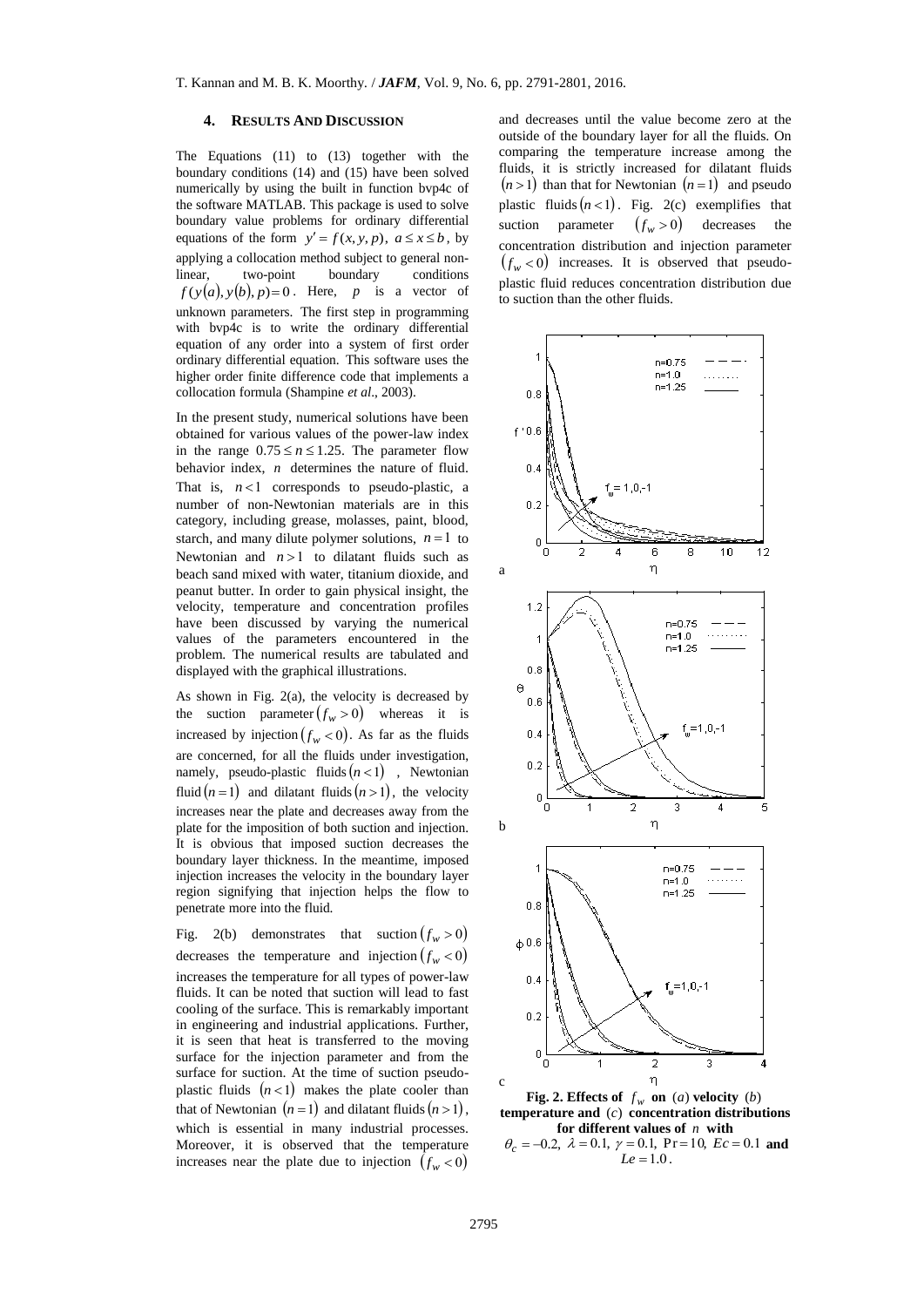

**Fig. 3. Effects of**  $\theta_c$  **on** (*a*) **velocity** (*b*) **temperature and**  (*c*) **concentration distributions for different values of**  *n* **with**   $f_w = 0.25$ ,  $\lambda = 0.1$ ,  $\gamma = 0.1$ ,  $Pr = 10$ ,  $Ec = 0.1$  and  $Le = 1.0$ .

The effects of variable viscosity parameter  $\theta_c$  on the dimensionless velocity  $f'(0)$ , temperature  $\theta(0)$ and concentration  $\phi(0)$  for all the fluids are depicted in Fig. 3. The other parameters are set constants as  $\lambda = 0.1$ ,  $\gamma = 0.1$ ,  $Ec = 0.1$ ,  $Pr = 10$ ,  $f_w$  = 0.25 and *Le* = 1.0. When the variable viscosity is varied from higher value  $(\theta_c = -0.1)$  to moderate viscosity  $(\theta_c = -1)$  and then to the ambient viscosity level  $(\theta_c = -10^5)$ , it is understood that the velocity increases for all the types of fluid considered. But, in the cases of temperature and concentration distribution, the result is reversed. In other words, heat and concentration distributions increases as  $\theta_c \rightarrow 0$ . Clearly, the results obtained in this work reveals that  $\theta_c$ , which is an indicator of the variation of viscosity with temperature, has a substantial effect on the velocity, temperature and concentration distributions within the boundary layer over a moving heat surface as well as the mass and heat transfer characteristics for all the fluids under consideration.



**Fig. 4. Effects of**  $\lambda$  **on** (*a*) **velocity** (*b*) **temperature and**  (*c*) **concentration distributions for different values of**  *n* **with**   $f_w = 0.25, \ \theta_c = -0.2, \ \gamma = 0.1, \ \Pr{=}10, \ Ec = 0.1$ and  $Le = 1.0$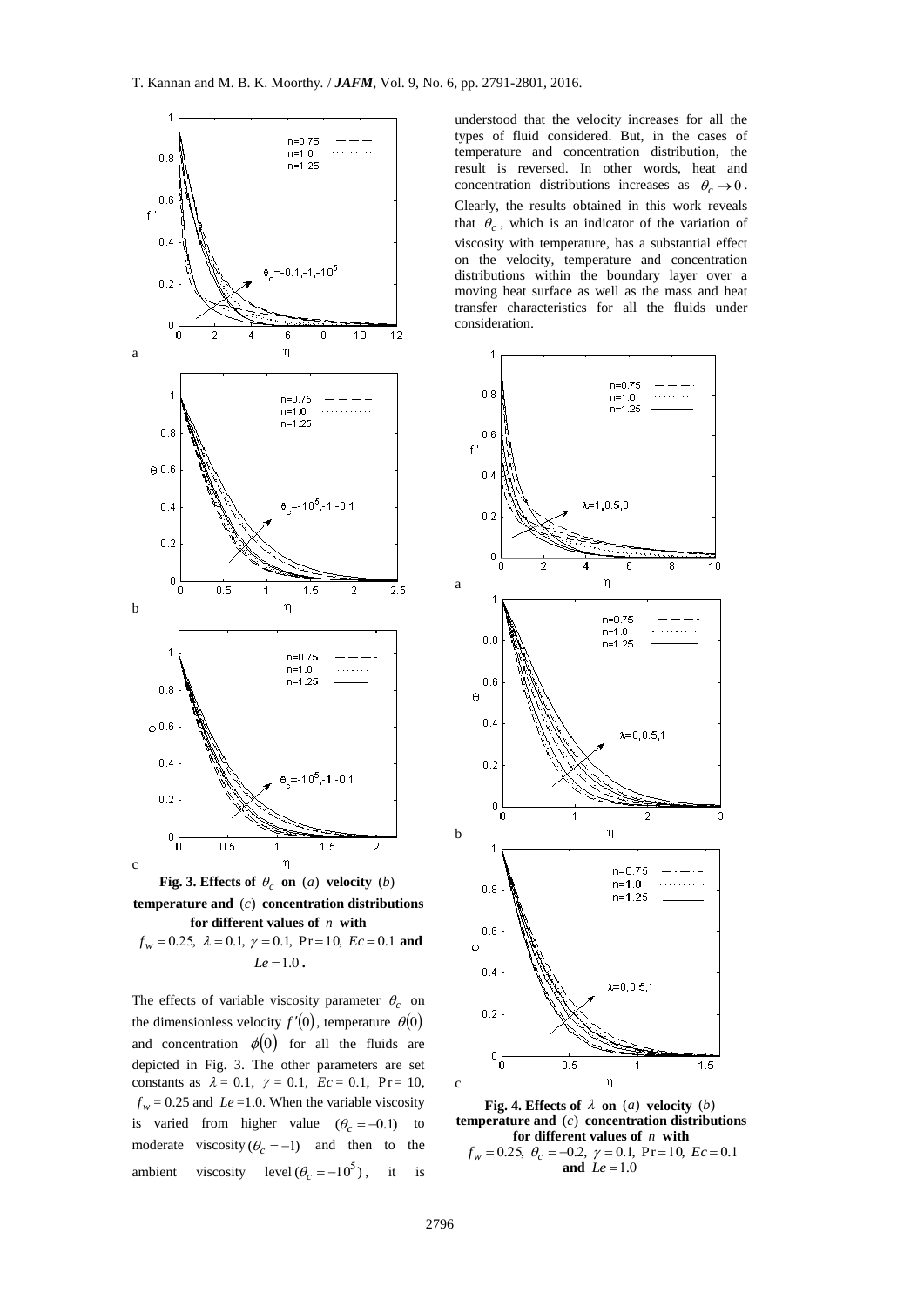

Fig. 5. Effetcs of  $\gamma$  on temperature distribution **for different values of**  *n* **with** 

 $f_w = 0.25, \ \theta_c = -0.2, \ \lambda = 0.1, \ \Pr{=}10, \ Ec = 0.1$ **and**  $Le = 1.0$ .



**Fig. 6. Effects of**  *Ec* **on temperature distribution for different values of**  *n* **with**   $f_w = 0.25, \ \theta_c = -0.2, \ \lambda = 0.1, \ \gamma = 0.1, \ \Pr{=}10$ and  $Le = 1.0$ .

In order to discuss the effect of slip parameter ( $\lambda =$ 0, 0.5 and 1), the other controlling parameters are taken as  $\theta_c = -0.2$ ,  $\gamma = 0.1$ ,  $Ec = 0.1$ ,  $Pr = 10$ ,  $f_w$  = 0.25 and *Le* = 1.0. Fig. 4 describes the effects of the slip parameter on the dimensionless velocity, temperature and concentration profiles. It is observed that the dimensionless velocity decreases near the surface but increases away from the surface when slip parameter  $\lambda$  is increased whereas the dimensionless temperature and concentration in the boundary layer region increases with the increase of the slip parameter. When slip parameter increases, the temperature distribution is better in the case of dilatant fluids than the other fluids. Pseudo-plastic fluids exhibit more concentration distribution than other fluids under consideration.

The effect of heat generation  $(y > 0)$  or absorption  $(y < 0)$  parameter on the dimensionless temperature is exhibited in Fig. 5. It can be viewed that the effect of heat absorption results in a fall of temperature since heat resulting from the wall is absorbed. Obviously, the heat generation  $(y>0)$ 

leads to an increase in temperature throughout the entire boundary layer. Furthermore, it should be noted that for the case of heat generation the fluid temperature becomes maximum in the fluid layer adjacent to the wall rather at the wall. In fact, the heat generation effect not only has the tendency to increase the fluid temperature but also increases the thermal boundary layer thickness. In the presence of heat generation, the temperature distribution is better in the case of dilatant fluid  $(n>1)$  than the other fluids. Due to heat absorption  $(y > 0)$ , it is seen that the fluid temperature as well as the thermal boundary layer thickness are decreased. No significance in heat distribution is observed among the fluids in the presence of heat absorption.



**Fig. 7. Effetcs of**  Pr **on** (*a*) **temperature and**  (*b*) **concentration distributions for different values of** *n* with  $f_w = 0.25$ ,  $\theta_c = -0.2$ ,  $\lambda = 0.1$ ,  $\gamma = 0.1$ ,  $Ec = 0.1$  and  $Le = 1.0$ .

The choice of the other parameters is fixed as in the previous discussion. The influence of different Eckert number ( $Ec = 0$ ,  $0.5$  and 1) on the dimensionless temperature distribution within the boundary layer region is shown in Fig. 6. As compared to the case no viscous dissipation, it is understood that the dimensionless temperature is increased on increasing the Eckert number for all types of fluids. Due to viscous heating, the increase in the fluid temperature is enhanced and appreciable for higher value of Eckert number. In other words, increasing the Eckert number leads to a cooling of the wall. Dilatant fluids make the surface cooler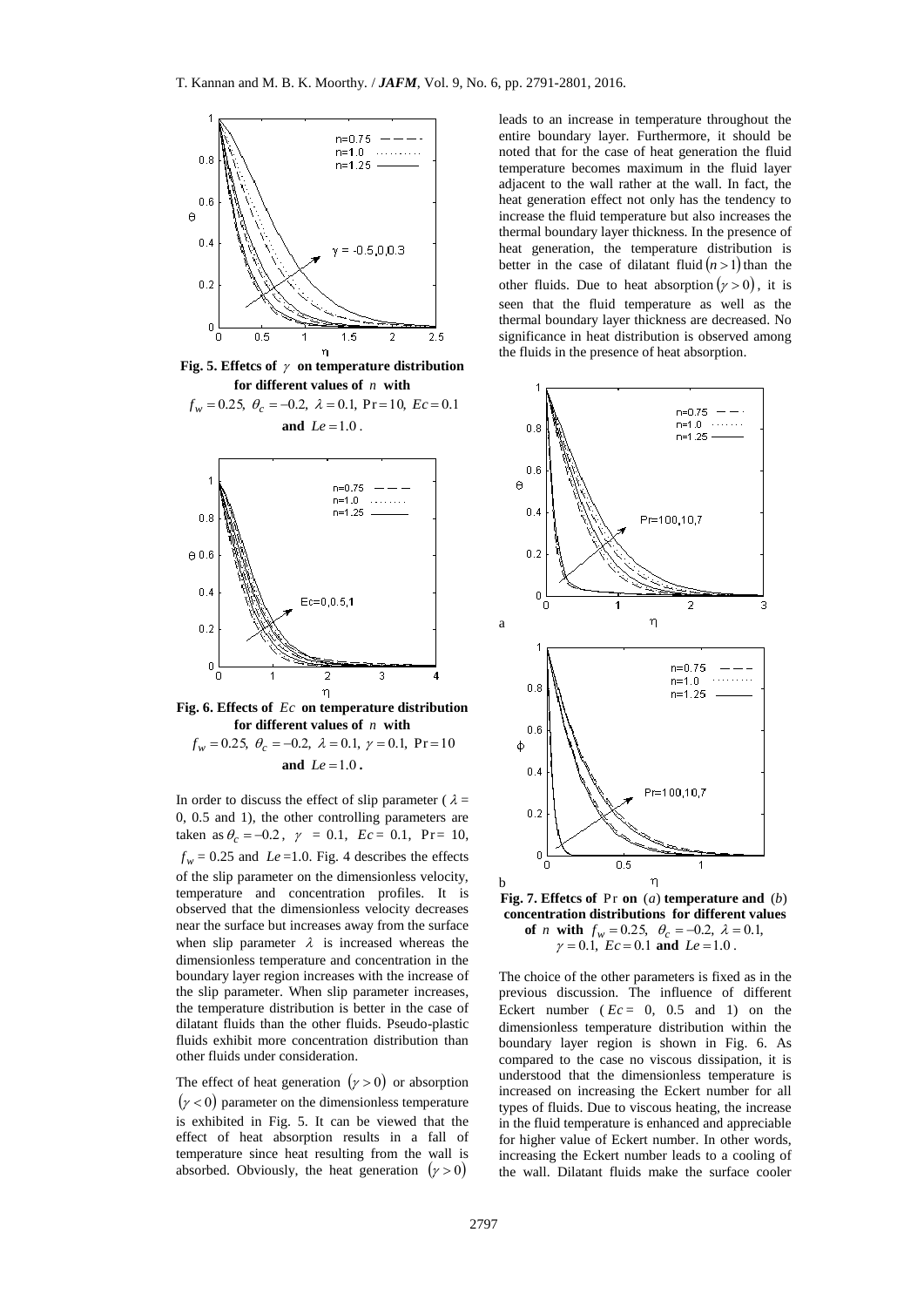| $\theta_c$<br>$f_w$<br>$\lambda$ |           |                |              |        |          | $(Cf_x \text{Re}_x^{\frac{1}{n+1}})/2$ |           | $\frac{Nu_x/Re_x^{\frac{1}{n+1}}}{1}$ |            |           |            |
|----------------------------------|-----------|----------------|--------------|--------|----------|----------------------------------------|-----------|---------------------------------------|------------|-----------|------------|
|                                  |           | $\gamma$       | Pr           | Ec     |          |                                        |           |                                       |            |           |            |
|                                  |           |                |              |        |          | $n = 0.75$                             | $n = 1.0$ | $n = 1.25$                            | $n = 0.75$ | $n = 1.0$ | $n = 1.25$ |
| $-1$                             | $-0.2$    | 0.1            | 0.1          | 10     | 0.1      | 0.1588                                 | 0.0868    | 0.0379                                | 0.2187     | 0.2536    | 0.3046     |
| $\mathbf{0}$                     | $-0.2$    | 0.1            | 0.1          | 10     | 0.1      | 1.2695                                 | 1.1249    | 1.0028                                | 0.9856     | 0.9304    | 0.8468     |
| $\mathbf{1}$                     | $-0.2$    | 0.1            | 0.1          | 10     | 0.1      | 2.9380                                 | 2.6714    | 2.4579                                | 5.7859     | 5.1050    | 4.5584     |
| 0.1                              | $-0.1$    | 0.1            | 0.1          | 10     | 0.1      | 1.7819                                 | 1.6385    | 1.5116                                | 1.1752     | 1.1017    | 0.9845     |
| 0.1                              | $-1.0$    | 0.1            | 0.1          | 10     | 0.1      | 0.8557                                 | 0.7209    | 0.6206                                | 1.5956     | 1.4545    | 1.3221     |
| 0.1                              | $-10^{5}$ | 0.1            | 0.1          | 10     | 0.1      | 0.5347                                 | 0.4433    | 0.3769                                | 1.6912     | 1.5297    | 1.3873     |
| 0.1                              | $-0.2$    | $\overline{0}$ | 0.1          | 10     | 0.1      | 1.7438                                 | 1.5696    | 1.4088                                | 1.4519     | 1.3552    | 1.2396     |
| 0.1                              | $-0.2$    | 0.5            | 0.1          | 10     | 0.1      | 0.8770                                 | 0.7738    | 0.6988                                | 1.0942     | 1.0146    | 0.9030     |
| 0.1                              | $-0.2$    | 1.0            | 0.1          | 10     | 0.1      | 0.5936                                 | 0.5280    | 0.4815                                | 0.8635     | 0.8050    | 0.6837     |
| 0.1                              | $-0.2$    | 0.1            | $-0.5$       | 10     | 0.1      | 1.6086                                 | 1.4267    | 1.2771                                | 2.8999     | 2.8461    | 2.7921     |
| 0.1                              | $-0.2$    | 0.1            | $\mathbf{0}$ | 10     | 0.1      | 1.4890                                 | 1.3230    | 1.1866                                | 1.7195     | 1.6389    | 1.5506     |
| 0.1                              | $-0.2$    | 0.1            | 0.25         | 10     | 0.1      | 1.3471                                 | 1.0169    | 1.0520                                | 0.5274     | $-1.8838$ | $-0.0694$  |
| 0.1                              | $-0.2$    | 0.1            | 0.1          | $\tau$ | 0.1      | 1.3842                                 | 1.2332    | 1.1095                                | 1.0441     | 0.9612    | 0.8564     |
| 0.1                              | $-0.2$    | 0.1            | 0.1          | 10     | 0.1      | 1.4488                                 | 1.2873    | 1.1539                                | 1.3648     | 1.2674    | 1.1525     |
| 0.1                              | $-0.2$    | 0.1            | 0.1          | 100    | 0.1      | 1.9181                                 | 1.6648    | 1.4641                                | 7.3837     | 6.7651    | 6.1895     |
| 0.1                              | $-0.2$    | 0.1            | 0.1          | 10     | $\theta$ | 1.4634                                 | 1.2985    | 1.1623                                | 1.4856     | 1.3724    | 1.2477     |
| 0.1                              | $-0.2$    | 0.1            | 0.1          | 10     | 0.5      | 1.3973                                 | 1.2481    | 1.1240                                | 0.8979     | 0.8604    | 0.7816     |
| 0.1                              | $-0.2$    | 0.1            | 0.1          | 10     | 1.0      | 1.3450                                 | 1.2083    | 1.0933                                | 0.3443     | 0.3748    | 0.3364     |

**Table 1 Values of**  $(Cf_x \mathop{\mathrm{Re}}_{x}^{\frac{1}{n+1}})/2$  $(Cf_x \text{ Re}_x^{\frac{1}{n+1}})/2$  and  $Nu_x / \text{Re}_x^{\frac{1}{n+1}}$ 

than the other fluids. Consequently, a transfer of heat to the fluid occurs, which causes a rise in the temperature of the fluid.

The effects for the choices of the Prandtl numbers as Pr = 7, 10 and 100 on the dimensionless temperature and concentration profiles are illustrated in Figs. 7 (a) and (b) respectively. It can be noticed that the dimensionless temperature and concentration are decreased on increasing Prandtl number. Physically, increasing Prandtl number becomes a key factor to reduce the thickness of the thermal and concentration boundary layers for all type of fluids.



**Fig. 8. Effetcs of**  *Le* **on concentration distribution for different values of**  *n* **with**   $f_w = 0.25, \ \theta_c = -0.2, \ \lambda = 0.1, \ \gamma = 0.1, \ \Pr{=}10$ and  $Ec = 0.1$ .

Setting the other parameters to be constants as taken before, the discussion is now made only by varying the Lewis number as  $Le = 3, 7$  and 20. The effect for the variation of the Lewis number Le on the dimensionless concentration profile is exemplified in Fig. 8. It is confirmed that the concentration distribution is significantly decreased while the value of Lewis number is increased.

The effects of the slip parameter  $\lambda$ , the suction or injection parameter  $f_w$ , heat generation or absorption parameter  $\gamma$ , variable viscosity parameter  $\theta_c$ , Prandtl number Pr and Eckert number  $Ec$ , on the local skin-friction coefficient and Nusselt number for all types of fluids under consideration are illustrated in Table 1. From this table, it is observed that the local skin-friction coefficient and Nusselt number increases when suction is imposed whereas they are decreased for injection. Furthermore, as  $\theta_c \rightarrow -\infty$ , it is confirmed that the local skin-friction coefficient decreases while Nusselt number increases.

Increasing the slip parameter  $\lambda$  strictly decreases the values of both local skin-friction coefficient and Nusselt number. Heat absorption parameter increases both the local skin-friction coefficient and the Nusselt number while heat generation decreases those values. Moreover, the local Nusselt number and the local skin-friction coefficient are increased on increasing the Prandtl number Pr . This signifies that a fluid with larger Pr possesses larger heat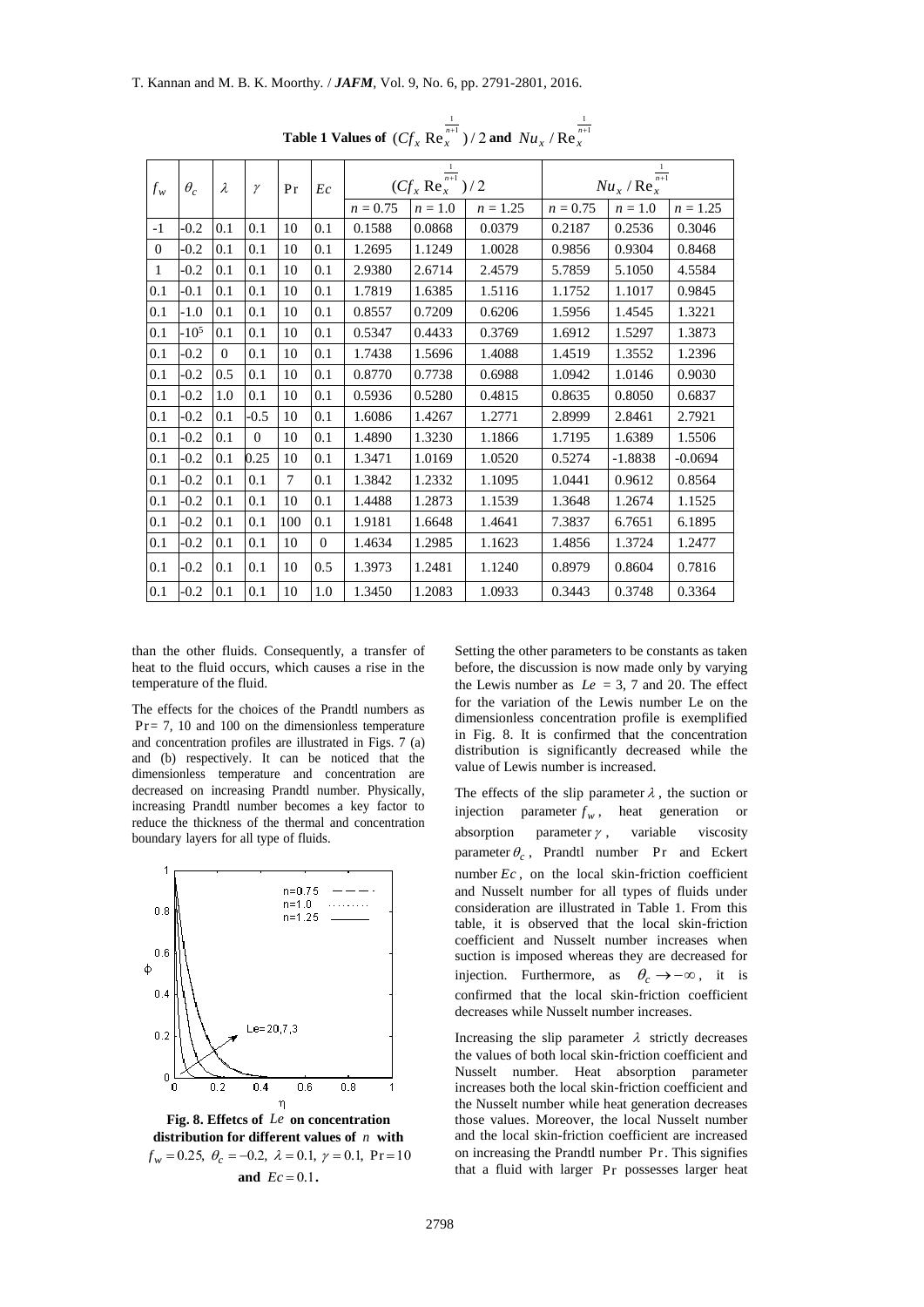| $\frac{1}{\sqrt{2}}$ . There is $\frac{1}{\sqrt{2}}$ is $\frac{1}{\sqrt{2}}$ . The $\frac{1}{\sqrt{2}}$ |            |           |                |                |                                                    |           |            |
|---------------------------------------------------------------------------------------------------------|------------|-----------|----------------|----------------|----------------------------------------------------|-----------|------------|
| $f_w$                                                                                                   | $\theta_c$ | $\lambda$ | Pr             | Le             | $\frac{1}{n+1}$<br>$Sh_x$ / Re $_x^{\prime\prime}$ |           |            |
|                                                                                                         |            |           |                |                | $n = 0.75$                                         | $n = 1.0$ | $n = 1.25$ |
| $-1$                                                                                                    | $-0.2$     | 0.1       | 10             | 1              | 0.0035                                             | 0.0038    | 0.0040     |
| $\mathbf{0}$                                                                                            | $-0.2$     | 0.1       | 10             | $\mathbf{1}$   | 2.0300                                             | 2.1022    | 2.1439     |
| $\mathbf{1}$                                                                                            | $-0.2$     | 0.1       | 10             | 1              | 10.4760                                            | 10.5320   | 10.5667    |
| 0.1                                                                                                     | $-0.1$     | 0.1       | 10             | $\mathbf{1}$   | 2.5144                                             | 2.6186    | 2.6775     |
| 0.1                                                                                                     | $-1.0$     | 0.1       | 10             | 1              | 2.9265                                             | 2.9568    | 2.9745     |
| 0.1                                                                                                     | $-10^{5}$  | 0.1       | 10             | 1              | 3.0481                                             | 3.0426    | 3.0481     |
| 0.1                                                                                                     | $-0.2$     | $\Omega$  | 10             | 1              | 2.8323                                             | 2.9049    | 2.9411     |
| 0.1                                                                                                     | $-0.2$     | 0.5       | 10             | 1              | 2.3261                                             | 2.4298    | 2.4952     |
| 0.1                                                                                                     | $-0.2$     | 1.0       | 10             | $\mathbf{1}$   | 2.0989                                             | 2.2213    | 2.2973     |
| 0.1                                                                                                     | $-0.2$     | 0.1       | $\overline{7}$ | 1              | 2.1096                                             | 2.1752    | 2.2119     |
| 0.1                                                                                                     | $-0.2$     | 0.1       | 10             | 1              | 2.6808                                             | 2.7587    | 2.8035     |
| 0.1                                                                                                     | $-0.2$     | 0.1       | 100            | 1              | 14.2092                                            | 14.3908   | 14.5057    |
| 0.1                                                                                                     | $-0.2$     | 0.1       | 10             | 3              | 5.8106                                             | 5.9103    | 5.9708     |
| 0.1                                                                                                     | $-0.2$     | 0.1       | 10             | $\overline{7}$ | 10.9311                                            | 11.0440   | 11.1168    |
| 0.1                                                                                                     | $-0.2$     | 0.1       | 10             | 20             | 25.4607                                            | 25.5890   | 25.6783    |

**Table 2 Values of**  $\mathit{Sh}_x \, / \, \text{Re}_x^{\frac{1}{n+1}}$ 

**Table 3 Comparison values of**  $Nu_x$  /  $Re_{x\overline{n+1}}$  $Nu_x / \text{Re}\frac{1}{x^{n+1}}$  when  $\lambda = 0.1$ ,  $\text{Pr} = 10$ ,  $Ec = 0.1$ ,  $Le = 0$  and  $\theta_c \rightarrow -\infty$ 

| $f_w$ | γ    | Mahmoud (2011) |           | Present case |           |  |
|-------|------|----------------|-----------|--------------|-----------|--|
|       |      | $n=0.8$        | $n = 1.2$ | $n=0.8$      | $n = 1.2$ |  |
| 0.5   | 0.1  | 0.0303         | 0.0122    | 0.0307       | 0.0122    |  |
| 0     | 0.1  | 1.2914         | 1.1105    | 1.2921       | 1.1105    |  |
| 0.5   | 0.1  | 3.3460         | 2.7990    | 3.3465       | 2.7989    |  |
| 0.1   | $-1$ | 3.8046         | 3.6892    | 3.8046       | 3.6890    |  |
| 0.1   | 0.2  | 1.3223         | 1.0243    | 1.3228       | 1.0242    |  |

**Table 4 Comparison values of**  $(Cf_x \text{Re}_{x} \frac{1}{n+1})/2$  when  $\lambda = 0.1$ ,  $\gamma = 0.1$ ,  $\text{Pr} = 10$ ,  $Ec = 0.1$ ,  $Le = 0$  and  $\theta_c \rightarrow -\infty$ 

| $f_w$ |         | Mahmoud (2011) | Present case |           |  |  |  |  |
|-------|---------|----------------|--------------|-----------|--|--|--|--|
|       | $n=0.8$ | $n = 1.2$      | $n=0.8$      | $n = 1.2$ |  |  |  |  |
| 0.5   | 0.3619  | 0.2439         | 0.36151      | 0.24399   |  |  |  |  |
| 0     | 0.4865  | 0.3625         | 0.48604      | 0.36252   |  |  |  |  |
| 0.5   | 0.6326  | 0.5004         | 0.63223      | 0.50040   |  |  |  |  |

capacity and hence improves the heat transfer. On the other hand, the local Nusselt number and the local skin-friction coefficient are decreased with increasing Eckert number.

Table 2 shows the values of Sherwood number obtained for the variation of the slip parameter  $\lambda$ , the suction or injection parameter  $f_w$ , variable viscosity parameter  $\theta_c$ , Prandtl number Pr and Lewis number *Le* for all types of fluids. From the table, the mass transfer rate shows a rapid rise for imposed suction than for injection. Sherwood

number increases when  $\theta_c \rightarrow -\infty$ . Further, on increasing Prandtl number and Lewis number, it is noted that mass transfer rate increases rapidly. In the case of local slip parameter, mass transfer rate decreases along with the increase of  $\lambda$ .

In order to verify the accuracy of our present results, comparisons have been made with the available results of Mahmoud (2011) in the literature, which are shown in Table 3 and Table 4. It is established that the results obtained in the present work shows a good agreement with the previous results.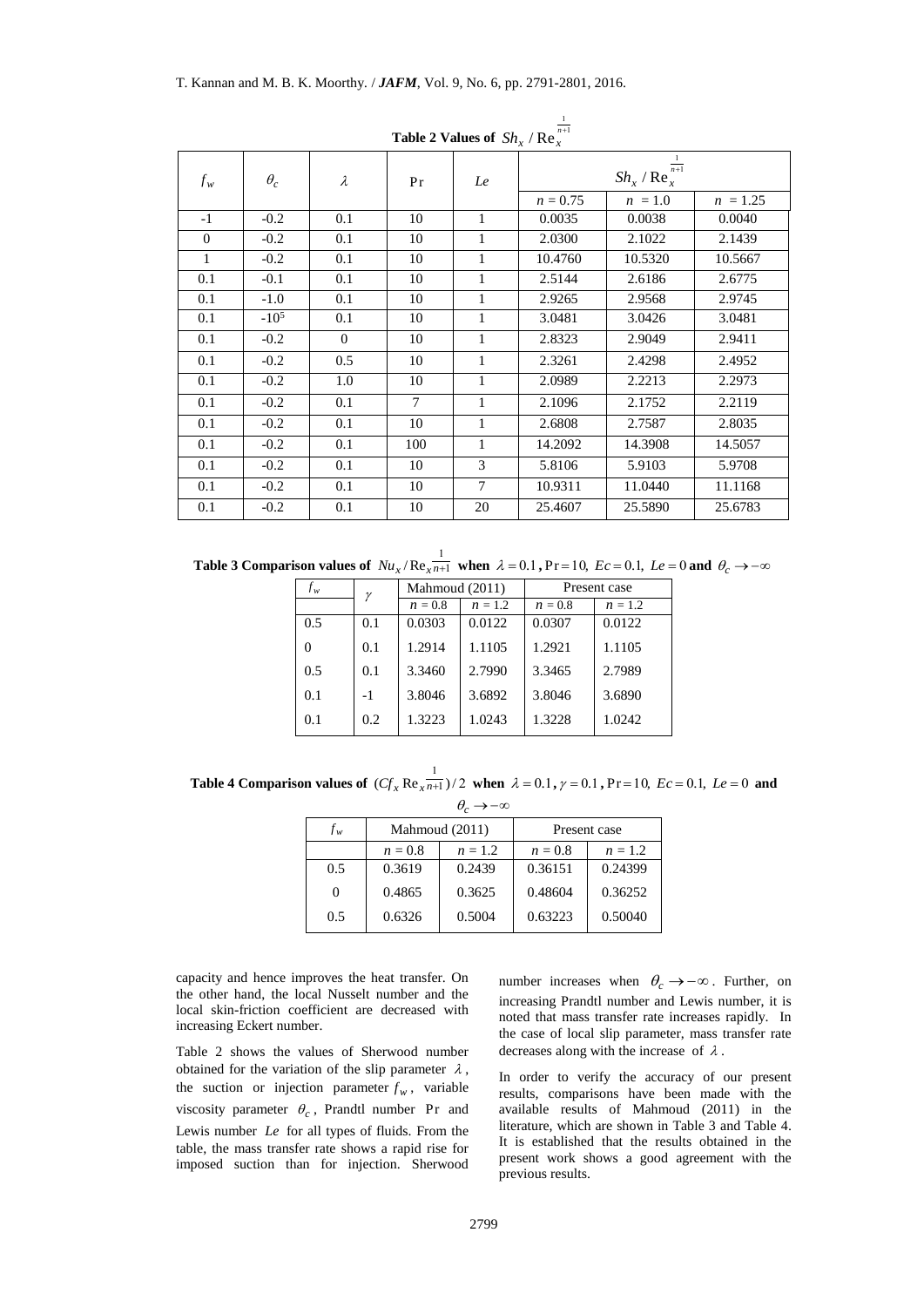### **5. CONCLUSION**

In this work the effects of variable viscosity, slip velocity and heat generation or absorption on power-law fluids with heat and mass transfer over a moving permeable surface are numerically investigated. The governing boundary layer equations for the present problem are transformed into non-linear ordinary differential equations by using similarity transformations. MATLAB BVP solver bvp4c is used to compute the numerical results and to represent the obtained solutions graphically for the controlling parameters such as viscosity parameter, the slip parameter, the heat generation or absorption parameter, the Eckert number and Lewis number. The drawn conclusions for the present work are summarized as follows:

(i) At the time of suction pseudo-plastic fluids makes the plate cooler than that of Newtonian and dilatant fluids, which is essential in many industrial processes. On injection, comparing the temperature increases among the fluids, it is strictly increased for dilatant fluids than that of other fluids under consideration. Pseudo-plastic fluids reduce concentration distribution due to suction than the other fluids.

- (ii) From this analysis, it is observed that the local skin-friction coefficient, Nusselt and Sherwood numbers increases rapidly when suction is imposed whereas they are decreased for injection.
- (iii) In the presence of heat generation, the temperature distribution is better in the case of dilatant fluids than the other fluids. Heat absorption parameter increases both the local skin-friction coefficient and the Nusselt number while heat generation decreases those values.
- (iv) Pseudo-plastic fluids exhibit more concentration distribution than the other fluids while wall slip parameter increases.
- (v) Increasing the slip parameter strictly decreases the values of local skin-friction coefficient, Nusselt and Sherwood numbers.
- (vi) As, it is confirmed that the local skin-friction coefficient decreases while heat and mass transfer rates increases.
- (vii) On increasing the Eckert number leads to a cooling of the surface and dilatant fluids make the surface cooler than the other fluids.
- (viii) The heat and mass transfer rates increases rapidly on increasing the Prandtl number for all types of fluids.

#### **ACKNOWLEDGEMENTS**

The authors would like to thank the editors and the anonymous referees for their valuable comments and suggestions.

#### **REFERENCES**

- Chandra, B. and M. Kumar (2013). The combined effect of chemical reaction, radiation on heat and mass transfer along a continuously moving surface in presence of thermophoresis. *Journal of Applied Fluid Mechanics* 6(3), 351-356.
- Chen, C. H. (1999). Forced convection over a continuous sheet with suction or injection moving in a flowing fluid. *Acta Mechanica* 138, 1-11.
- Chen, C. H. (2003). Convection cooling of a continuously moving surface in manufacturing processes. *Journal of Materials Processing Technology* 138(1-3), 332-338.
- Chen, C. K. and M. I. Char (1988). Heat transfer of a continuous stretching surface with suction or blowing. *Journal of Mathematical Analysis and Applications* 135(2), 568-580.
- Crepeau, J. C. and R. Clarksean (1997). Similarity solutions of natural convection with internal heat generation. *Journal of Heat Transfer* 119(1), 183-185.
- Deswita, L., A. Ishak and R. Nazar (2010). Powerlaw fluid flow on a moving wall with suction and injection effects. *Australian Journal of Basic and Applied Sciences* 4(8), 2250-2256.
- Elbashbeshya, E. M. A. and M. A. A. Bazidb (2004). The effect of temperature-dependent viscosity on heat transfer over a continuous moving surface with variable internal heat generation. *Applied Mathematics and Computation* 153(3), 721-731.
- Erickson, L. E., L. T. Fan and V. G. Fox (1966). Heat and mass transfer on a moving continuous flat plate with suction or blowing. *Industrial and Engineering Chemistry Fundamentals* 5, 19-25.
- Fang, T. (2003). Similarity solutions for a movingflat plate thermal boundary layer. *Acta Mechanica* 163(3-4), 161-172.
- Fox, V. G., L. E. Erickson and L. T. Fan (1969). The laminar boundary layer on a moving continuous flat sheet immersed in a non-Newtonian fluid. *American Institute of Chemical Engineers Journal* 15, 327-333.
- Gangadhar, K. (2015). Radiation, heat generation and viscous dissipation effects on MHD boundary layer flow for the Blasius and Sakiadis flows with a convective surface boundary condition. *Journal of Applied Fluid Mechanics* 8(3), 559-570.
- Gangadhar, K. and N. B. Reddy (2013). Chemically reacting MHD boundary layer flow of heat and mass transfer over a moving vertical plate in a porous medium with suction. *Journal of Applied Fluid Mechanics* 6(1), 107-114.
- Gireesha, B. J., S. Manjunatha and C. S. Bagewadi (2014). Effect of radiation on boundary layer